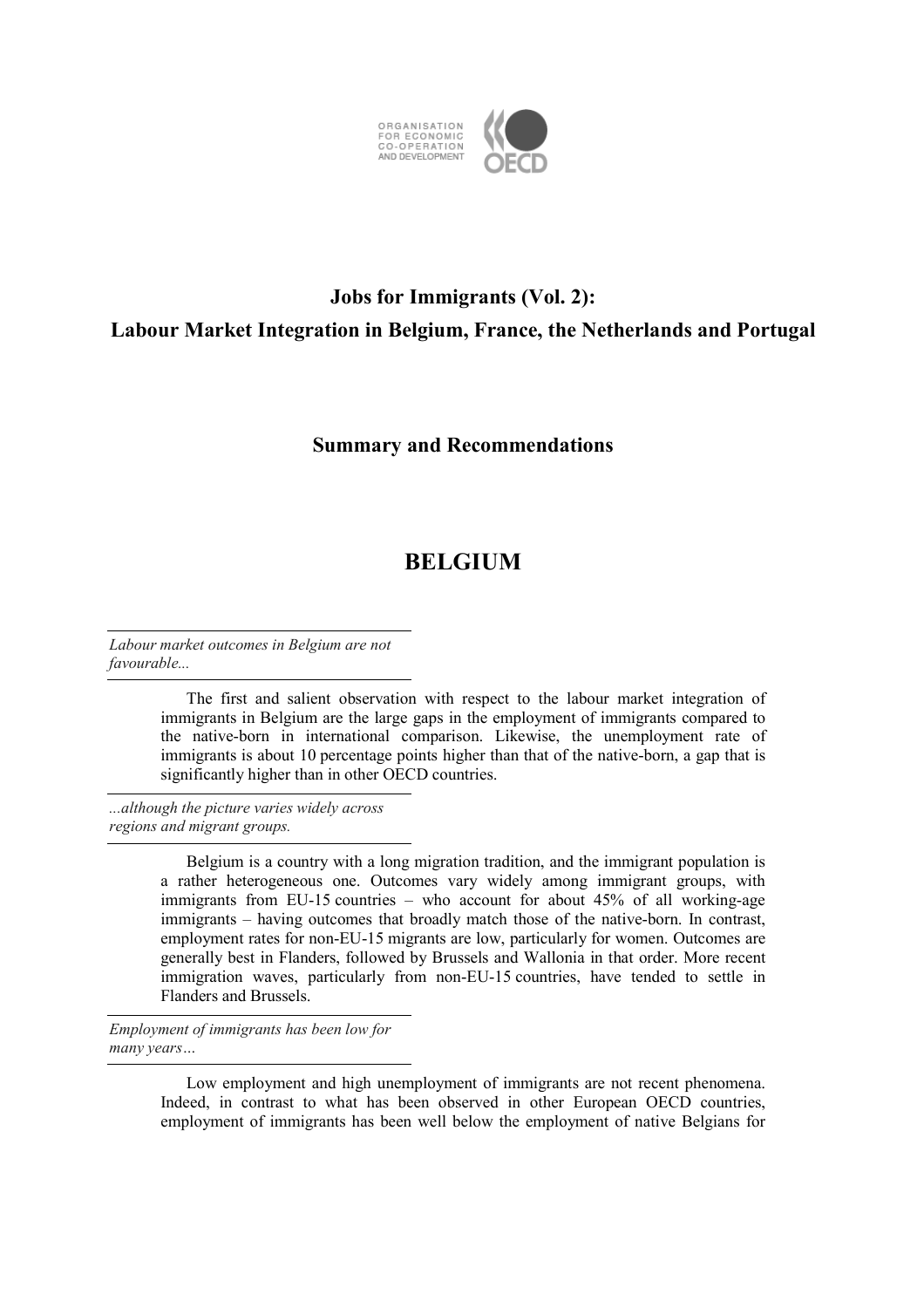

more than two decades. This is linked to the fact that the industrial areas which have been in decline since the 1970s, especially in Wallonia, are also those where the bulk of postwar labour migrants were employed. Indeed, outcomes of immigrants from EU-15 countries have improved compared to those observed in the early 1980s. At the same time, immigration flows have changed towards a larger proportion of non-EU-15 immigrants.

*…but past policies have not paid much attention to the issue.* 

> In spite of the longstanding gaps in employment of immigrants compared to the native-born, a comprehensive integration policy was virtually absent until the late 1980s. In the 1990s, labour market integration has been almost exclusively tackled from a discrimination angle. Only very recently has attention shifted to a broader based integration policy in the context of diversity and indirectly targeted policies, although there remains a strong focus on anti-discrimination measures.

*Responsibilities for integration are shared by many actors…* 

> Integration policy in Belgium is shaped by a complex structure of responsibilities, which are shared between the federal level, the (geographic) regions and the (linguistic) communities, all of which have their own governmental structure. This complexity raises serious governance and accountability questions and makes analysis of policy effectiveness a challenging undertaking.

*…and there is need for more effective co-operation and experience sharing between them, both within and between government levels.* 

> There is a certain lack of co-ordination between the different policies in place, and very little interaction between the different actors, particularly between the regions. Policies would benefit if transparency, policy co-ordination and experience-sharing could be improved. This could include a regular monitoring and comparison of the measures that have been put forward by the different actors, focussing on the outcomes. The regular publication of a national integration report should be considered in this context.

*Outcomes of recent arrivals appear to be quite favourable.* 

> Contrary to the situation for earlier immigrant cohorts, outcomes of recent arrivals in Belgium do not appear to be unfavourable in international comparison. This is partly due to the fact that more recent cohorts tend on average to be higher educated than previous ones. Yet, even after controlling for such factors, recent cohorts have a relatively high employment probability when compared to established migrants. For non-EU-15 immigrants, there seems to be significant convergence over 5-10 years, but this comes to a halt thereafter. Because this is cross-sectional data, however, it is not certain that this means that there is no further improvement. It could simply reflect the fact that immigrants who have been in the country for a long time have been in occupations and sectors strongly affected by structural change. There is some tentative evidence that recent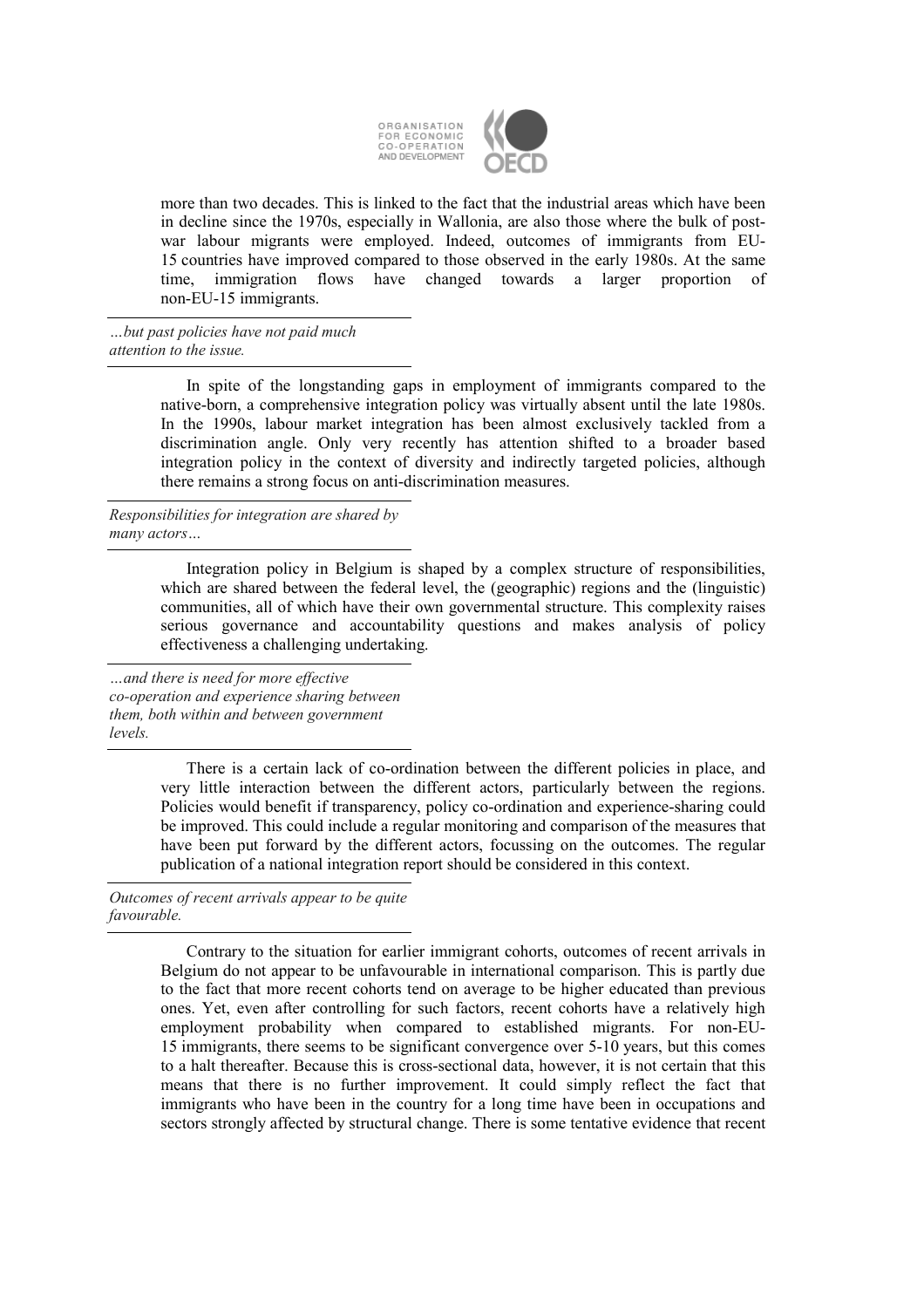

arrivals are more easily integrated into jobs by the employment services, notably in Flanders. This important issue merits further analysis in the context of the ongoing programme evaluations in that region.

*The low labour market attachment of immigrant women is a particular concern…* 

> The labour market situation of immigrant women, particularly of those from non-EU-15 countries, is worrisome. Only one third of the latter are in employment, and unemployment rates are higher than in all other OECD countries in the comparison group. The situation is particularly unfavourable for immigrant women from Morocco and Turkey, which are the two most important countries of origin in this group. Employment outcomes are significantly below those observed in other European countries which had large-scale immigration from these countries, such as France, Germany and the **Netherlands**

*…and their educational structure, linked to significant unemployment/ inactivity traps, seems to be part of the explanation.* 

> Belgium is among the OECD countries where employment of women differs most by educational attainment. This appears to be linked with disincentives in the tax and benefit system which result in high net replacement rates for couples with second earners and a low income. This is also an issue for integration, as foreign-born women are overrepresented among those with low education. In addition, the majority of foreign-born women have obtained their degree abroad, and the above-mentioned discount on the labour market is particularly pronounced for women from non-EU-15 countries. As a result, the latter tend to have relatively low expected wages and are thus affected by the unemployment/ inactivity traps resulting from the high net replacement rates for low earners. These factors seem to explain a significant part of the gaps in the employment of foreign-born women *vis-à-vis* the native-born.

*"Service cheques" should be better promoted to low-educated immigrant women.* 

> One measure to increase (regular) employment of women has been the introduction of so-called domestic service cheques. Although one would expect, by the nature of the work concerned, this to be a measure to insert low-educated immigrant women into the labour market, they are underrepresented among the beneficiaries. There thus seems to be scope for providing more information on the service cheques among this group of immigrant women, in co-operation with the registered companies concerned.

*There is scope for more training for immigrants, as well as a more harmonised and flexible recognition of foreign qualifications and skills…* 

> One factor contributing to the low employment of immigrants is their rather unfavourable qualification structure. This could be tackled by more active training for immigrants, and this would also help in overcoming demand-side barriers to their employment arising from the relatively high wages. In addition, foreign qualifications,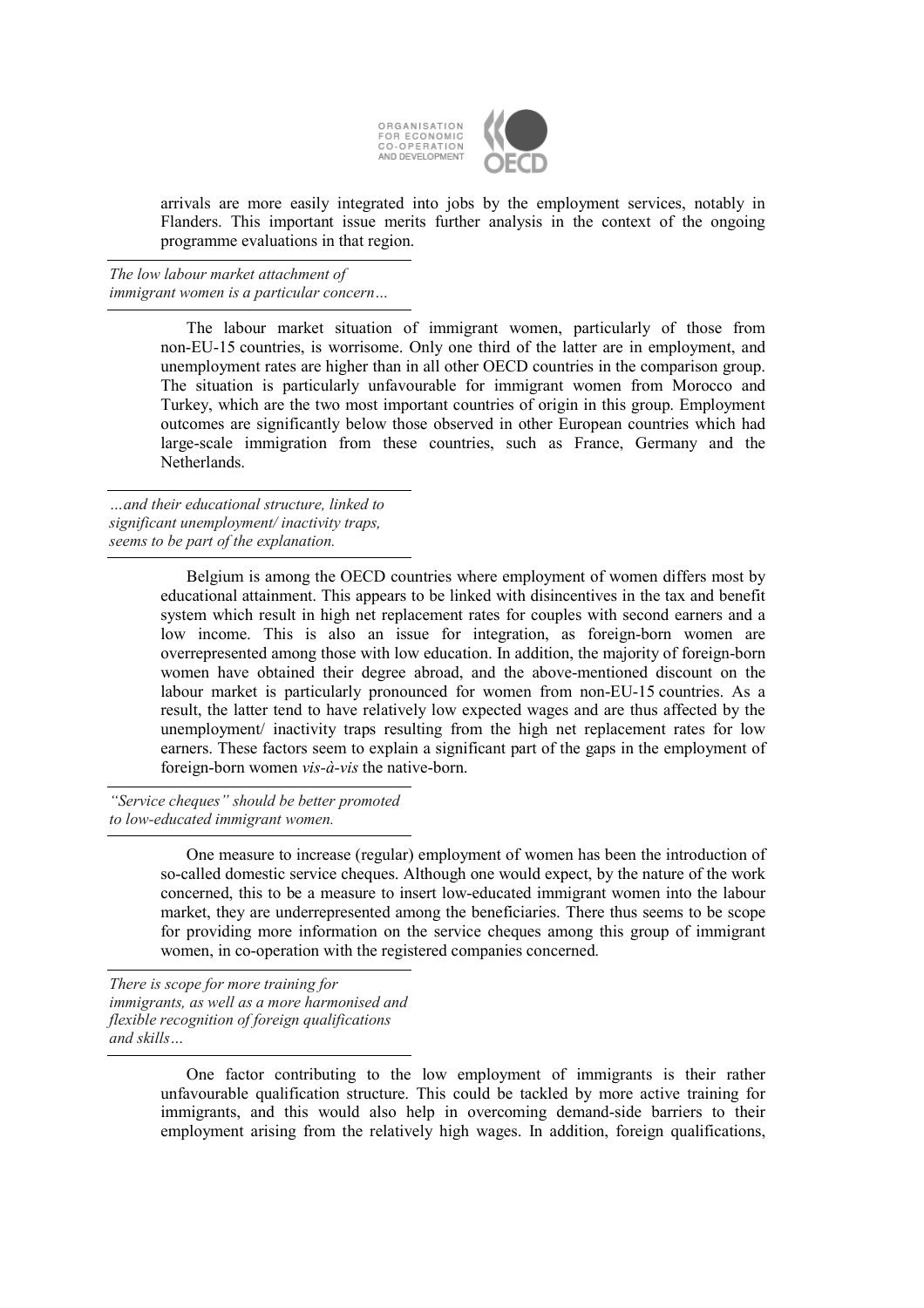

particularly from non-EU-15 countries, seem to be largely discounted on the labour market. Whether or not this is due to discrimination or to other factors such as actual nonequivalence is not known. In any case, the recognition of foreign qualifications appears to be relatively burdensome, and approaches differ between the three linguistic communities. Services for the validation of competences have developed only recently. Thus, there is a strong case for a more co-ordinated approach to the recognition of foreign qualifications, linked with a strengthening of certification of more practical competences and bridging offers.

*…which could benefit from a greater involvement of the social partners in this.* 

> Labour market policy in Belgium is determined in close co-operation with the social partners. Both employers associations and labour unions are quite actively involved in the integration process. One way of tackling the issue of the recognition of foreign qualifications and experience could thus be to provide more possibilities for the validation of competences in co-operation with the social partners.

*Better targeting of wage subsidies and reductions to social security contributions would seem to disproportionately benefit immigrants.* 

> In addition to unemployment/inactivity traps, there are also significant demand-side barriers to employment in Belgium. Labour costs are relatively high in international comparison. Because immigrants are overrepresented among those with a very low education, the high labour cost in Belgium which adversely affect employment prospects for this group will have a stronger effect in the aggregate on immigrants. There are a range of reductions on employers' social security contributions to incite hiring, but these are generally not targeted. Given their lower expected wages, immigrants would seem to disproportionately benefit from targeting of wage subsidies and reductions of social security contributions to low-wage earners. There has been some progress on this recently, but there still remains large scope for more targeting.

*The large public sector plays an important role-model function, but the apparent low representation of the second generation merits further attention.* 

> The public sector accounts for a relatively large part of total employment in Belgium. For a variety of reasons – notably access restrictions for foreign nationals to certain parts of the public administration – immigrants tend to be underrepresented in public sector employment in all countries. Improving access to employment in the public sector has been a key lever of integration policy in the past and, as a result, Belgium is among the OECD countries where the generally observed underrepresentation is least pronounced. This also seems to be partly linked with the relatively liberal naturalisation policy, as naturalised immigrants who are employed are almost as likely to be in the public sector as native Belgians. Several targeted measures have been implemented to increase employment of immigrants in the public administration, such as the introduction of anonymous CVs in the federal public service. It should be evaluated whether this had an effect on hirings. Finally, there are some indications that the second generation is less likely to be employed in the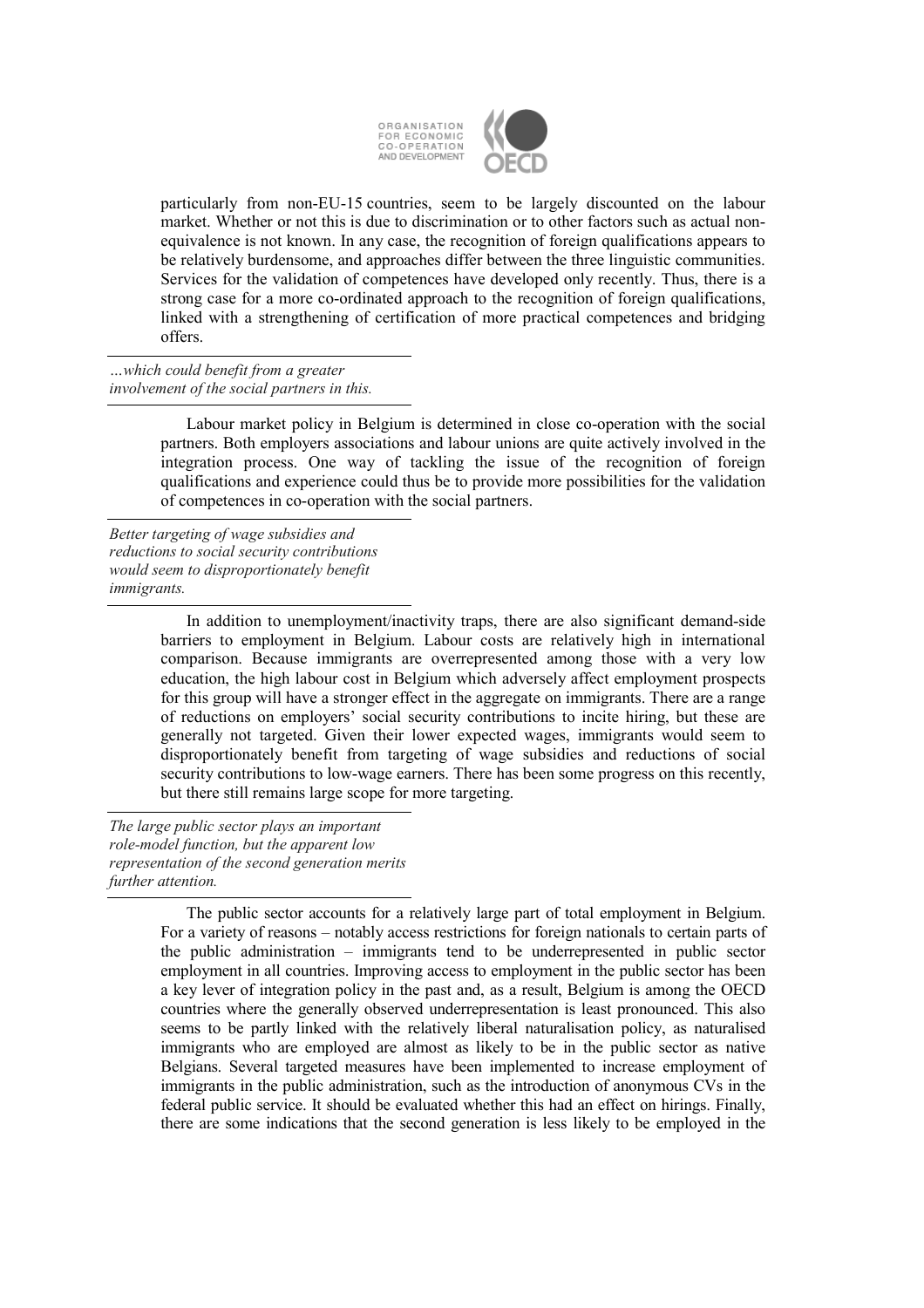

public sector than immigrants. This is an issue which merits further investigation and could make a case for policies to better integrate the second generation into the public sector, for example by targeted information campaigns and internships.

*Naturalisation is viewed as a means of promoting integration, and access to citizenship has been significantly eased in recent years.* 

> Following a series of successive liberalisations in citizenship access since 1984, access to Belgian nationality is currently available for most migrants after three years of residence. Given this, Belgium is among the most liberal OECD countries regarding naturalisation, and this policy is seen by the Belgian authorities as a factor contributing to integration. This view is supported by empirical evidence showing that naturalised immigrants have higher wages and a higher employment probability than immigrants with a foreign nationality. Although it is difficult to fully control for positive self-selection among those who have opted for Belgian citizenship, the positive impact is strong and holds even after controlling for a large range of socio-economic characteristics, including age, country-of-origin, educational attainment, region and duration of residence. Naturalisation thus seems to be a significant determinant of employment outcomes. The impact is largest for immigrants from non-EU-15 countries, which could indicate that the labour market values the presumed (personal) attachment to Belgium for those who have naturalised.

*More statistics on place of birth are thus needed…* 

> With the easier access to citizenship in recent years, more and more immigrants have obtained Belgian nationality. Since administrative data only distinguish along nationality lines, it is impossible to identify naturalised immigrants. This hampers analysis of integration, particularly since citizenship take-up has been selective. There is thus a clear need for more statistics on the foreign-born. At the same time, it is also important to identify the native-born children of foreign-born parents, as these have lower outcomes than comparable natives without a migration background. However, this can only be done with information on the parents' country of birth – and not on the basis of nationality of the native-born.

*…but this does not necessarily imply the introduction of "ethnic statistics".* 

> To tackle this, there is an ongoing discussion on the implementation of "ethnic statistics" in Belgium. From an integration perspective, the term of "ethnic statistics" is a rather unfortunate one, as it seems to imply that even naturalised immigrants and their offspring are in some sense "outsiders" in the society. In addition, it is not always clear along which lines "ethnicity" should be defined. The issues at stake for the foreign-born and for their native-born children differ substantially, as the latter have been raised and educated in Belgium, which is generally not the case for persons who have immigrated themselves. Analysis of the integration of these two groups should thus be separated.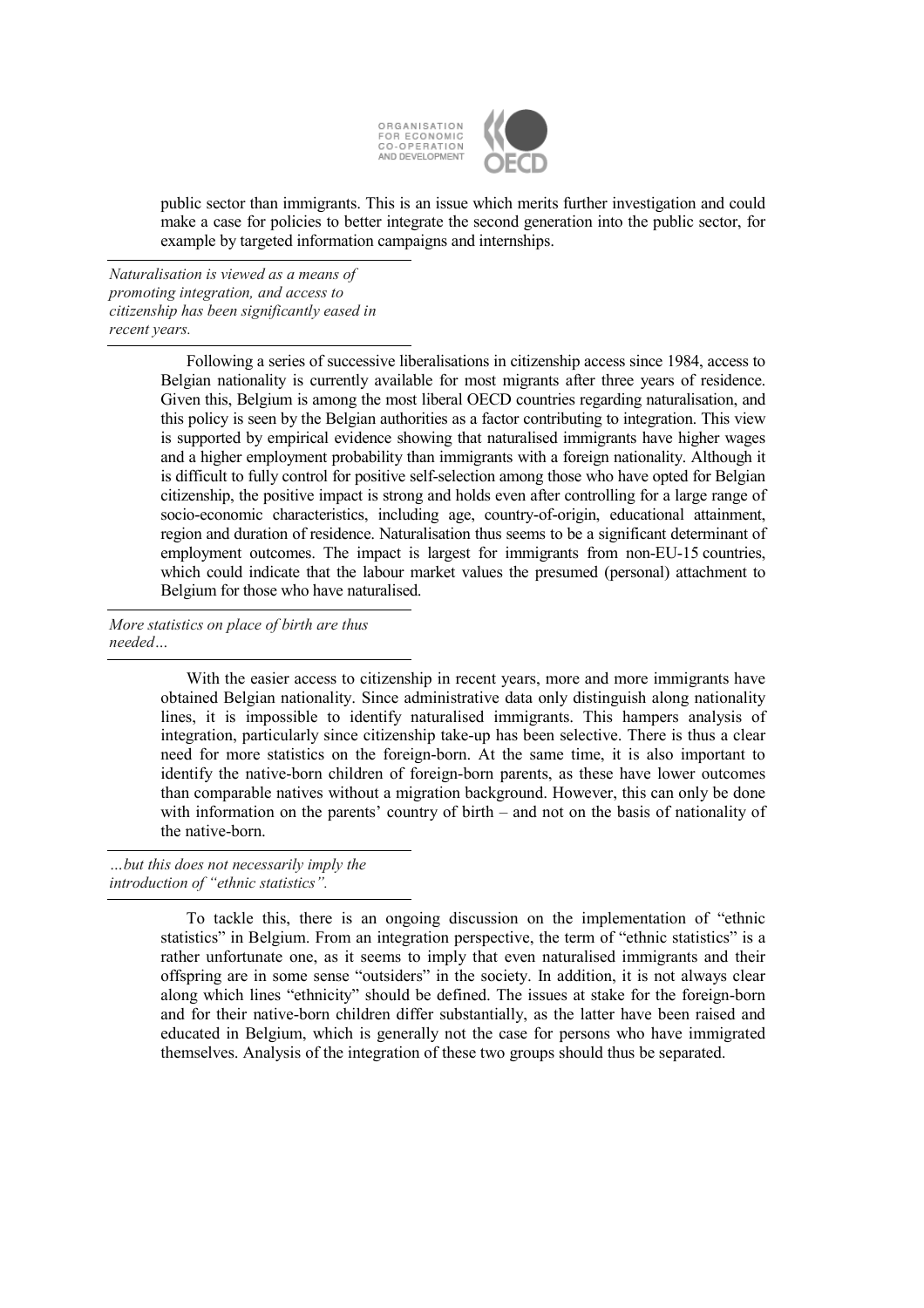

*Overcoming the current significant deficit in research and evaluation is key, and existing data should be better exploited* 

> Given the contentiousness of statistics based on migration background in Belgium, it is important to note that there is already large scope for research and analysis under the current conditions. The introduction of new statistics may not be necessary when there is other information, such as from surveys, in place which can compensate for this. Indeed, there are a number of datasets like the labour force survey (linked with register data) which in principle already allow for research regarding integration of the foreign-born, naturalised immigrants and even the second generation, but these are rarely exploited. With surveys and similar information, policy evaluation does not necessarily hinge on broad-based introduction of "ethnic statistics". For example, an evaluation of diversity plans could be done in a number of well-designed projects.

*Language training in both national languages should be reinforced.* 

> A particular obstacle in the Belgian context is the language barrier between Wallonia and Flanders, where relatively fewer migrants live but where labour market conditions are much more favourable. There thus appears to be some scope for enhancing geographic mobility – and thereby outcomes – by providing immigrants with language training if lack of knowledge of the second national language is the key employment obstacle. This seems to be particularly important for occupations where relatively little, targeted training in the host community's language will suffice to be functional on the workplace. Preliminary evidence from Brussels suggests that such training might be an effective measure – but few immigrants benefit from it to date. There appears to be a case for more actively promoting this tool to immigrants, and to implement similar measures in the other regions – particularly around the linguistic frontiers.

*There is a case for mainstreaming of effective language training practices in Wallonia.* 

> Language training is a sub-federal competence, and approaches differ between the Flemish community and Wallonia. Language training is more co-ordinated in the Flemish community, where it is embedded in the introduction programme. In Wallonia, language training is mainly organised by local associations. Although there has been no evaluation to date, some of these training offers seem to be more effective than others, as witnessed by long waiting lists for certain programmes. This is problematic for recent arrivals, for whom early labour market access is crucial. There thus seems to be a case for better identification and mainstreaming of effective language training practices.

*There are indications of discrimination in the labour market.* 

> There are large and persistent gaps in the employment of immigrants even for those who have obtained education in Belgium. This is also observed for the native-born children of immigrants, even after controlling for educational attainment, position in class, and parental background. These are indications of discrimination in the labour market, and testing results have confirmed this.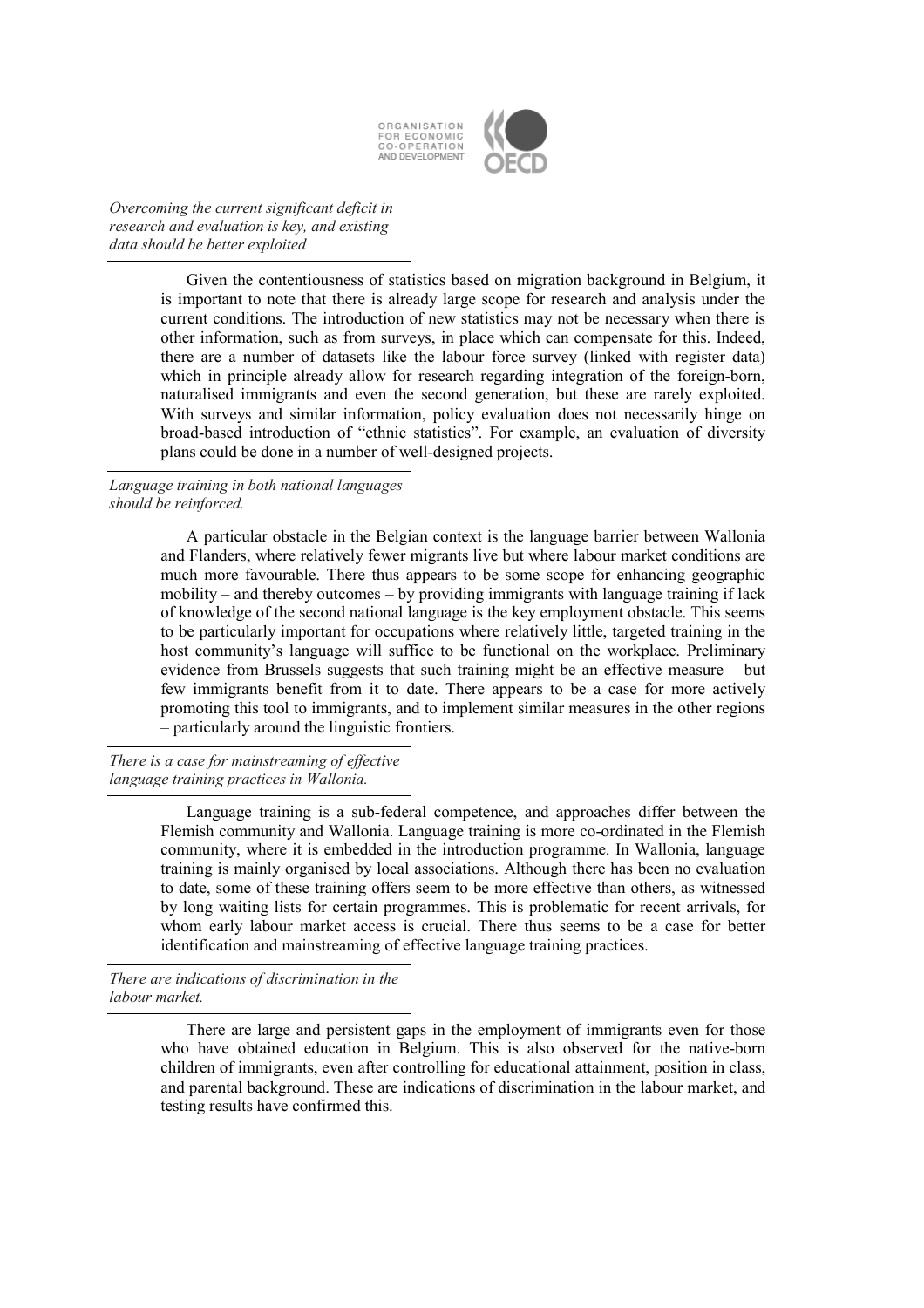

*This is mirrored in a focus on antidiscrimination and diversity policies…* 

> There seems to be a large awareness of this problem. Indeed, Belgium appears to be among those OECD countries where the focus on anti-discrimination measures is strongest. However, these are difficult to implement, and legal provisions do not suffice. As a result, there has been a shift towards indirectly targeted actions in the context of "diversity" policies, which focus on pro-active measures to overcome discrimination, augment employers' training offers to disadvantaged groups and to diversify recruitment channels.

*…whose effects need to be evaluated.* 

However, diversity plans are rather recent and cover only a fraction of actual employment. As of yet, there is no discernible impact on employment at the aggregate level. Given the strong and growing emphasis placed on such policies in the current integration framework, it is important to better investigate their effect, particularly in the long run. This would allow better targeting and mainstreaming of effective measures.

*Other factors than discrimination could be at work as well, and need to be more clearly addressed.* 

> Discrimination is only one possible explanation for the large and persistent gaps in the employment of immigrants and their children at all education levels. Less developed personal networks and information asymmetries are alternative explanations and it is difficult to disentangle these from outright discrimination as they have the same effect. Anti-discrimination policies, however, do not address these issues. Other integration measures such as mentoring, traineeships, and (eventually subsidised) temporary work placements are relatively rare. Experiences from other OECD countries such as Denmark and Sweden suggest that these can be effective measures, and their broader implementation in Belgium should be considered. The related recommendations regarding the school-to-work transition in the framework of the recent OECD study on the labour market integration of youth in Belgium (OECD, 2007a) deserve particular attention from the aspect of integrating immigrant youth.

*Differences in educational outcomes between the second generation and natives are higher than in other countries.* 

> The OECD PISA study revealed that the differences in the educational outcomes between the second generation and the children of natives are larger in Belgium than in any other OECD country. Differences are high throughout the country, but particularly pronounced in the Flemish Community. This also holds for educational attainment, where the second generation – particularly those in Flanders and Brussels and with parents from non-EU-15 countries – is largely overrepresented among the low-qualified. This is partly attributable to the unfavourable socio-economic background of the children of immigrants. Indeed, the impact of parental background is larger in Belgium than elsewhere. Even after controlling for socio-economic background, the gaps *vis-à-vis* the children of natives remain very high. The Belgian school system – particularly in the Flemish Community – faces a particular challenge in overcoming the disadvantage of family background and any additional disadvantage associated with immigrant background (*e.g*. language problems).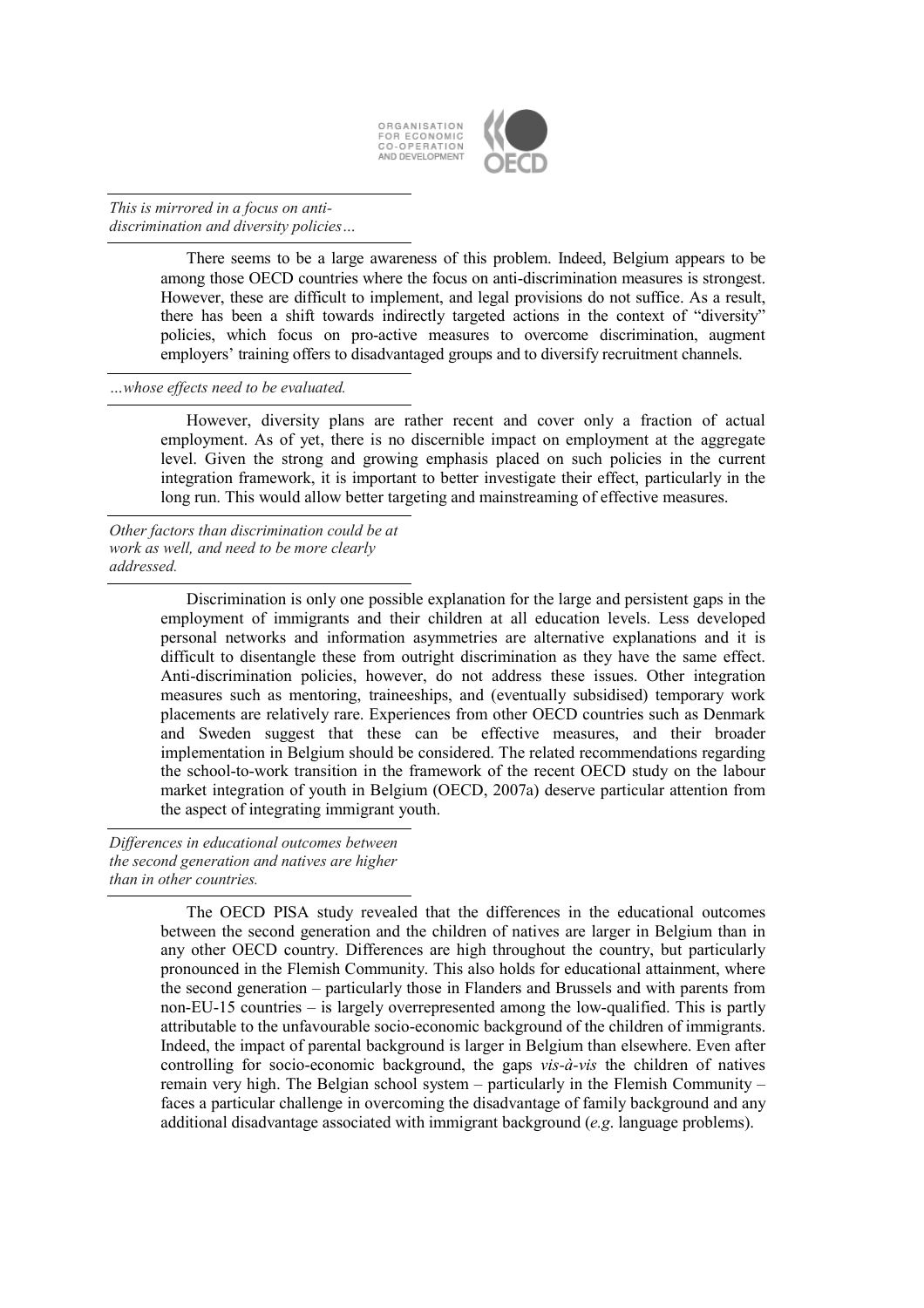

*Children of immigrants and their parents need to be better informed about their educational options.* 

> Belgium has a market-like education system in which many schools are private. There are some indications that this has contributed to segregation in schooling, particularly in the Flemish Community. A variety of measures are in place to tackle this, but they do not seem to have had the desired effect. Thus, there is a case for more and better information dissemination to the children of immigrants – and to their parents – on the educational options available to them.

*Differences in employment rates between the second generation and natives are also larger than in other OECD countries, particularly for the low-educated.* 

> Differences in employment rates between the second generation and natives are also higher than in other OECD countries. Women of the second generation seem at a particular disadvantage. Among the three regions, gaps in employment rates of the second generation *vis-à-vis* the children of natives are largest in Brussels and smallest in Wallonia, albeit at low overall youth employment levels. Employment rates of the second generation increase stronger with educational attainment than for native Belgian, which suggests that much could be gained by an improvement in the education levels among the second generation.

*The persistently lower probability of finding employment for the second generation calls for more targeted action.* 

> The lower probability of being employed is strong and persists even after controlling for educational attainment, position in the class and parental background. This is particularly worrisome. Measures which facilitate the school-to-work transition such as apprenticeship appear to benefit the second generation, but no more than children of natives. For women from the second generation there are some indications that employment through temporary employment agencies and traineeships have a larger impact than on comparable natives. There may thus be a case for better targeting such instruments to this group, as part of a more comprehensive strategy that pays more attention to the second generation, particularly when they are low-educated.

*Early intervention policies for the children of immigrants need to be strengthened.* 

> There is a strong impact of language spoken at home both on the PISA results and on later labour market success. In addition, there is a strong impact of age at immigration on the educational outcomes of the foreign-born children of immigrants. There are some indications that this also holds for labour market outcomes, even after controlling for educational attainment. This suggests that  $-$  in the presence of children  $-$  delays in family reunification may be counterproductive and that early intervention policies need to be strengthened. Current measures focus largely on language training just before entering primary school and thereafter. Evidence from other OECD countries suggests that much could be gained by language stimulation for children at much earlier ages (*i.e*., at the age